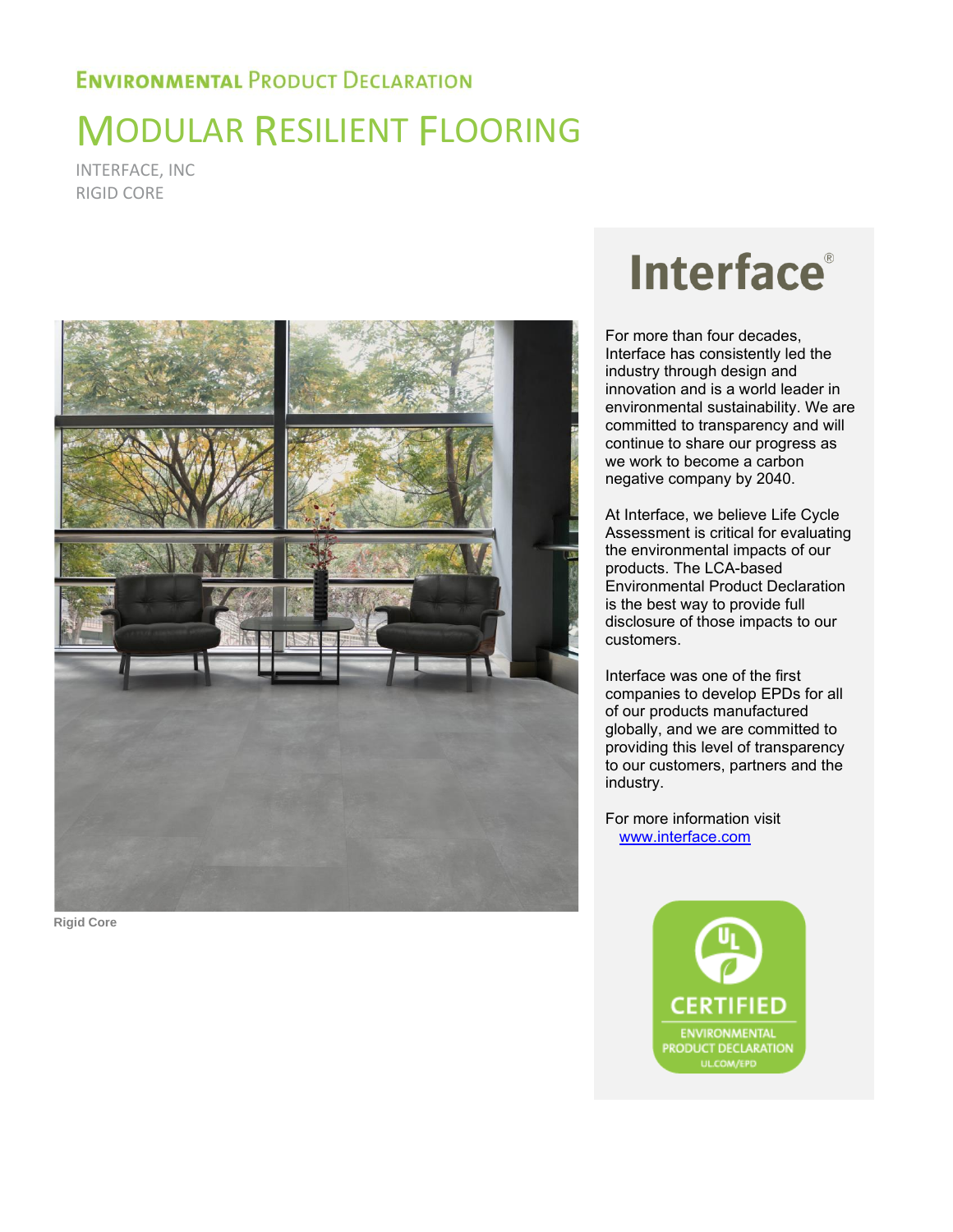## **Interface®**

**Interface, Inc.**  Modular Resilient Flooring Rigid Core



#### **According to ISO 14025, EN 15804, and ISO21930:2017**

| EPD PROGRAM AND PROGRAM OPERATOR<br>NAME, ADDRESS, LOGO, AND WEBSITE                                                    | UL Environment                                                                                                                                                                                                                                     | https://www.ul.com<br>333 Pfingsten Road Northbrook, IL 60611<br>https://spot.ul.com |                                                                                       |  |  |
|-------------------------------------------------------------------------------------------------------------------------|----------------------------------------------------------------------------------------------------------------------------------------------------------------------------------------------------------------------------------------------------|--------------------------------------------------------------------------------------|---------------------------------------------------------------------------------------|--|--|
| <b>GENERAL PROGRAM INSTRUCTIONS</b><br>AND VERSION NUMBER                                                               | General Program Instructions v.2.5 March 2020                                                                                                                                                                                                      |                                                                                      |                                                                                       |  |  |
| <b>MANUFACTURER NAME AND ADDRESS</b>                                                                                    |                                                                                                                                                                                                                                                    | Interface, Inc.; Seoul, South Korea                                                  |                                                                                       |  |  |
| <b>DECLARATION NUMBER</b>                                                                                               | 4789956802.110.1                                                                                                                                                                                                                                   |                                                                                      |                                                                                       |  |  |
| <b>DECLARED PRODUCT &amp;</b><br><b>FUNCTIONAL UNIT OR DECLARED UNIT</b>                                                | Interface modular resilient flooring, Rigid Core                                                                                                                                                                                                   |                                                                                      |                                                                                       |  |  |
| REFERENCE PCR AND VERSION NUMBER                                                                                        | Calculation Rules and Report Requirements. 10010 Version 3.2. UL Environment.<br>December 2018<br>PCR Guidance for Building-Related Products and Services Part B: Flooring EPD<br>Requirements. 10010-7 Version 2. UL Environment. September 2018. |                                                                                      | PCR Guidance for Building-Related Products and Services Part A: Life Cycle Assessment |  |  |
| <b>DESCRIPTION OF PRODUCT APPLICATION/USE</b>                                                                           | Interface modular resilient flooring, Rigid Core                                                                                                                                                                                                   |                                                                                      |                                                                                       |  |  |
| PRODUCT RSL DESCRIPTION (IF APPL.)                                                                                      | 15 years                                                                                                                                                                                                                                           |                                                                                      |                                                                                       |  |  |
| <b>MARKETS OF APPLICABILITY</b>                                                                                         | Global                                                                                                                                                                                                                                             |                                                                                      |                                                                                       |  |  |
| DATE OF ISSUE                                                                                                           | January 14, 2022                                                                                                                                                                                                                                   |                                                                                      |                                                                                       |  |  |
| PERIOD OF VALIDITY                                                                                                      | 5 Years                                                                                                                                                                                                                                            |                                                                                      |                                                                                       |  |  |
| <b>EPD TYPE</b>                                                                                                         | Product specific                                                                                                                                                                                                                                   |                                                                                      |                                                                                       |  |  |
| RANGE OF DATASET VARIABILITY                                                                                            | Industry average                                                                                                                                                                                                                                   |                                                                                      |                                                                                       |  |  |
| <b>EPD SCOPE</b>                                                                                                        | Cradle to gate with options                                                                                                                                                                                                                        |                                                                                      |                                                                                       |  |  |
| YEAR(S) OF REPORTED PRIMARY DATA                                                                                        | 2020                                                                                                                                                                                                                                               |                                                                                      |                                                                                       |  |  |
| <b>LCA SOFTWARE &amp; VERSION NUMBER</b>                                                                                | GaBi 10                                                                                                                                                                                                                                            |                                                                                      |                                                                                       |  |  |
| LCI DATABASE(S) & VERSION NUMBER                                                                                        | GaBi 10.5.0.78                                                                                                                                                                                                                                     |                                                                                      |                                                                                       |  |  |
| <b>LCIA METHODOLOGY &amp; VERSION NUMBER</b>                                                                            | <b>TRACI 2.1/CML 4.2</b>                                                                                                                                                                                                                           |                                                                                      |                                                                                       |  |  |
|                                                                                                                         |                                                                                                                                                                                                                                                    | <b>UL Environment</b>                                                                |                                                                                       |  |  |
| The PCR review was conducted by:                                                                                        |                                                                                                                                                                                                                                                    | <b>PCR Review Panel</b>                                                              |                                                                                       |  |  |
|                                                                                                                         |                                                                                                                                                                                                                                                    | epd@ulenvironment.com                                                                |                                                                                       |  |  |
| This declaration was independently verified in accordance with ISO 14025: 2006.<br>$\Box$ INTERNAL<br><b>X EXTERNAL</b> | 'ooperMcC                                                                                                                                                                                                                                          |                                                                                      |                                                                                       |  |  |
|                                                                                                                         | Cooper McCollum, UL Environment                                                                                                                                                                                                                    |                                                                                      |                                                                                       |  |  |
| This life cycle assessment was conducted in accordance with ISO 14044 and the<br>reference PCR by:                      |                                                                                                                                                                                                                                                    |                                                                                      |                                                                                       |  |  |
|                                                                                                                         |                                                                                                                                                                                                                                                    | Aidan Ganzert, Interface                                                             |                                                                                       |  |  |
| This life cycle assessment was independently verified in accordance with ISO                                            |                                                                                                                                                                                                                                                    |                                                                                      |                                                                                       |  |  |
| 14044 and the reference PCR by:                                                                                         |                                                                                                                                                                                                                                                    | Thomas P. Gloria, Industrial Ecology Consultants                                     |                                                                                       |  |  |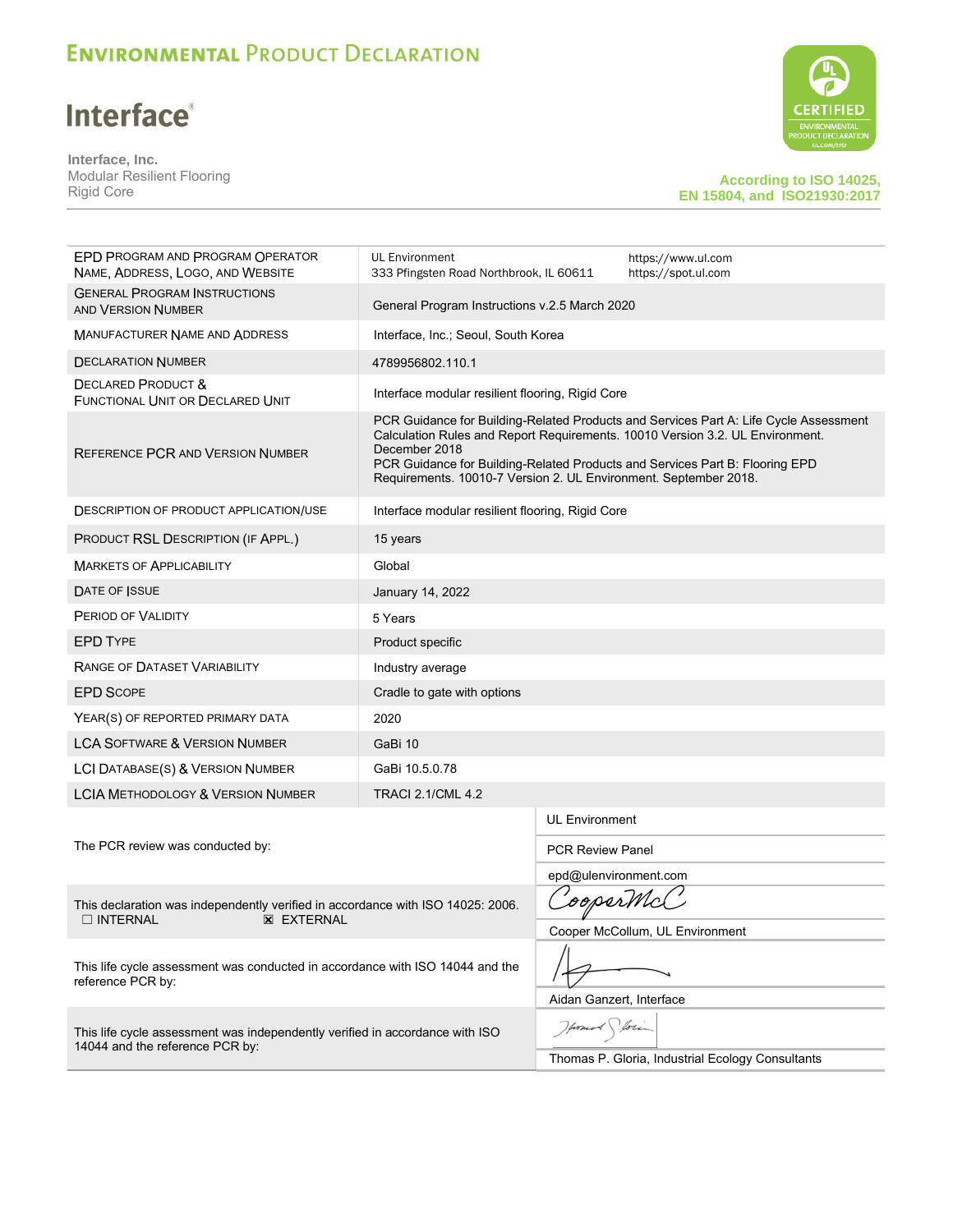**Interface**®

**Interface, Inc.** Modular Resilient Flooring Rigid Core

**According to ISO 14025, EN 15804 and ISO 21930:2017**

#### **LIMITATIONS**

Exclusions: EPDs do not indicate that any environmental or social performance benchmarks are met, and there may be impacts that they do not encompass. LCAs do not typically address the site-specific environmental impacts of raw material extraction, nor are they meant to assess human health toxicity. EPDs can complement but cannot replace tools and certifications that are designed to address these impacts and/or set performance thresholds – e.g. Type 1 certifications, health assessments and declarations, environmental impact assessments, etc.

Accuracy of Results: EPDs regularly rely on estimations of impacts; the level of accuracy in estimation of effect differs for any particular product line and reported impact.

Comparability: EPDs from different programs may not be comparable. Full conformance with a PCR allows EPD comparability only when all stages of a life cycle have been considered. However, variations and deviations are possible". Example of variations: Different LCA software and background LCI datasets may lead to differences results for upstream or downstream of the life cycle stages declared.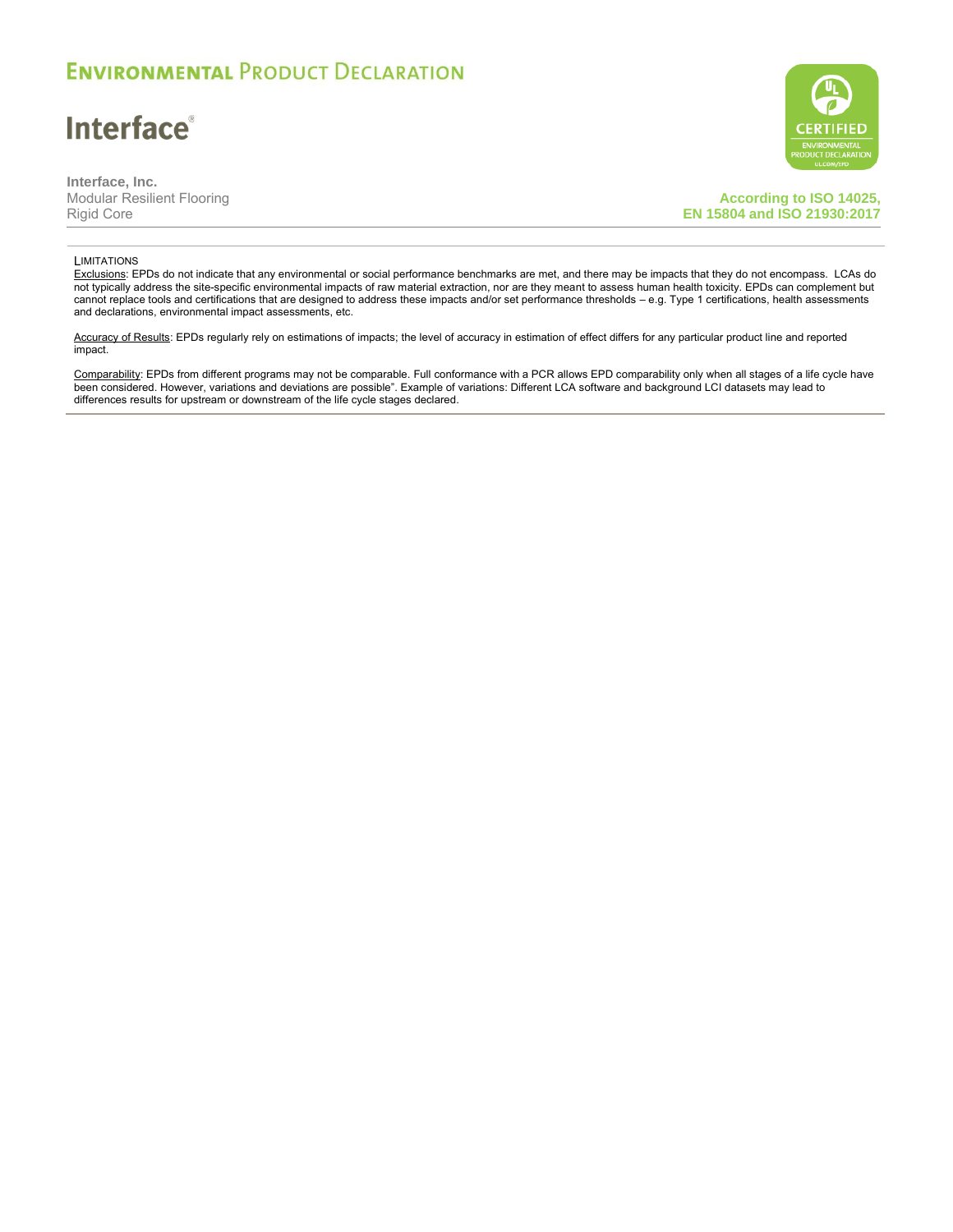## **Interface**®

**Interface, Inc.** Modular Resilient Flooring Rigid Core

**According to ISO 14025, EN 15804 and ISO 21930:2017**

### **1. Product Definition and Information**

### **1.1. Description of Company/Organization**

Interface, Inc. is a global flooring company specializing in carbon neutral carpet tile and resilient flooring, including luxury vinyl tile (LVT) and nora® rubber flooring. We help our customers create high-performance interior spaces that support well-being, productivity, and creativity, as well as the sustainability of the planet. Our mission, Climate Take Back™, invites you to join us as we commit to operating in a way that is restorative to the planet and creates a climate fit for life.

### **1.2. Product Description**

### **Product Identification**

This Environmental Product Declaration covers all styles and patterns of Rigid Core. The products are manufactured in Seoul, South Korea.

### **Product Specification**

CSI code: 09650

### **Flow Diagram**



A1-A3 measured flows include manufacturing processes, transport, and raw material inputs for each product layer and sub-layers.

### **Product Average**

The product average of 7500 grams per square meter was based on a weighted average.

### **1.3. Application**

Application of product is intended for modular installation of resilient floor covering in commercial buildings.

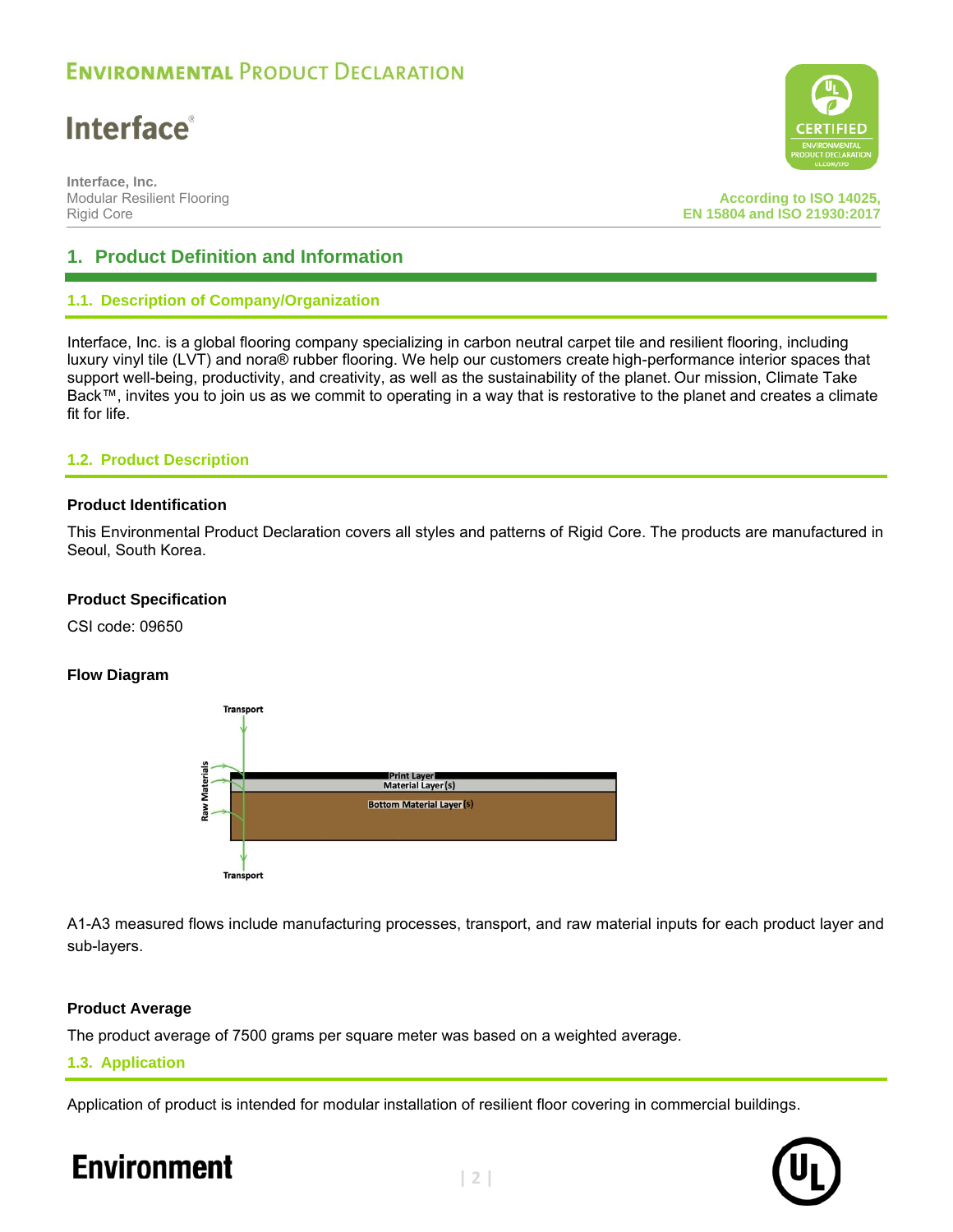## **Interface**®

**Interface, Inc.** Modular Resilient Flooring Rigid Core

**According to ISO 14025, EN 15804 and ISO 21930:2017**

### **1.4. Declaration of Methodological Framework**

The data is retrieved from a cradle to grave LCA study. This EPD covers the entire life cycle of the product from cradle to grave (modules A1 to D) excluding modules for which there are no inputs/outputs. No known flows are deliberately excluded from this EPD. The description of the study boundaries is declared in Section 2.2.

For this product, the stated RSL is 15 years. It should be noted, however, that the service life of carpet tiles may vary depending on the amount and nature of floor traffic and the type and frequency of maintenance. The manufacturer has provided this service life on the basis of its experience of flooring manufacture and supply.

The description of study boundaries is declared in Table 7.

### **1.5. Technical Requirements**

| <b>Name</b>              | Value                      |         |  |  |  |
|--------------------------|----------------------------|---------|--|--|--|
| Product form             | Tiles (squares and planks) |         |  |  |  |
| <b>Product thickness</b> | 4.5                        | mm      |  |  |  |
| Total weight             | 7500                       | $a/m^2$ |  |  |  |

### ISO 10874 Classes 33/42



### **1.6. Material Composition**

| Component                      | Value      | Unit |
|--------------------------------|------------|------|
| Polyvinyl Chloride             | 47-51      | $\%$ |
| Di(2-ethylhexyl) terephthalate | $6 - 9$    | $\%$ |
| <b>Recycled Limestone</b>      | Minimum 39 | $\%$ |
| Limestone                      | $< 1 - 4$  | $\%$ |
| <b>Glass</b>                   | $2 - 4$    | $\%$ |
| Others                         |            | %    |

The LVT product is produced through hot mixing and a continuous lamination process with a printed design layer. The product is then cut into tiles and packaged.

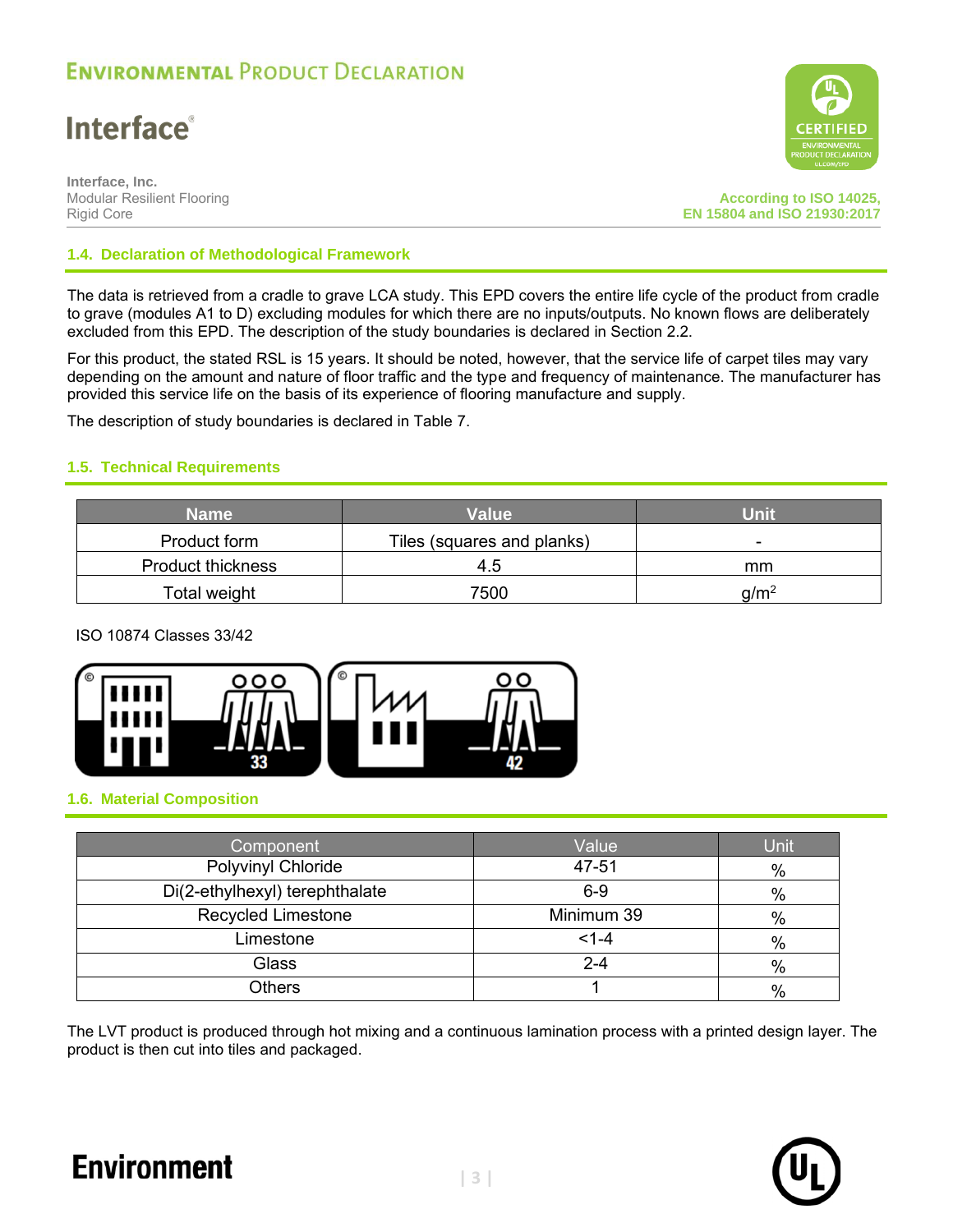## **Interface**®

**Interface, Inc.** Modular Resilient Flooring Rigid Core

**According to ISO 14025, EN 15804 and ISO 21930:2017**

### **1.7. Manufacturing**

### LVT is manufactured in Seoul, South Korea.

### **1.8. Packaging**

Planks and tiles are packaged in cardboard boxes. Packaging waste should be reused or sent local cardboard recycling facilities.

### **1.9. Transportation**

Delivery is represented as transport by truck over a distance of 500 miles (805 km), and additionally transport by ship over a distance of 4400 miles (7125km) .

### **1.10. Product Installation**

Product may be installed with adhesive. For full installation instructions, For full installation instructions, see the appropriate Interface Installation Guide via the [website](https://www.interface.com/US/en-US/about/modular-system/Installation-Instructions) download.

### **1.11. Use**

During the life of the product, it should be cleaned in accordance with the product maintenance instructions including dust and damp mop cleaning and buffing. The frequency is dependent upon the expected foot traffic and local conditions.

Product has low VOC emissions as indicated by compliance with FloorScore Flooring Products Certification Program for Indoor Air Quality and GreenGuard Gold certification.

### **1.12. Reference Service Life and Estimated Building Service Life**

Reference service life (RSL) is 15 years based on product warranty. Estimated Building Service Life (ESL) is 75 years.

### **1.13. Reuse, Recycling, and Energy Recovery**

The modular aspect of the product allows for easy reuse of the product. The product is intended to be recycled through Interface's ReEntry process.

#### **1.14. Disposal**

At end of life the product should be returned to Interface through Interface's ReEntry process by contacting Interface at +1 888-733-6873. Disposal in municipal landfill or commercial incineration facilities is permissible in accordance with local regulations.



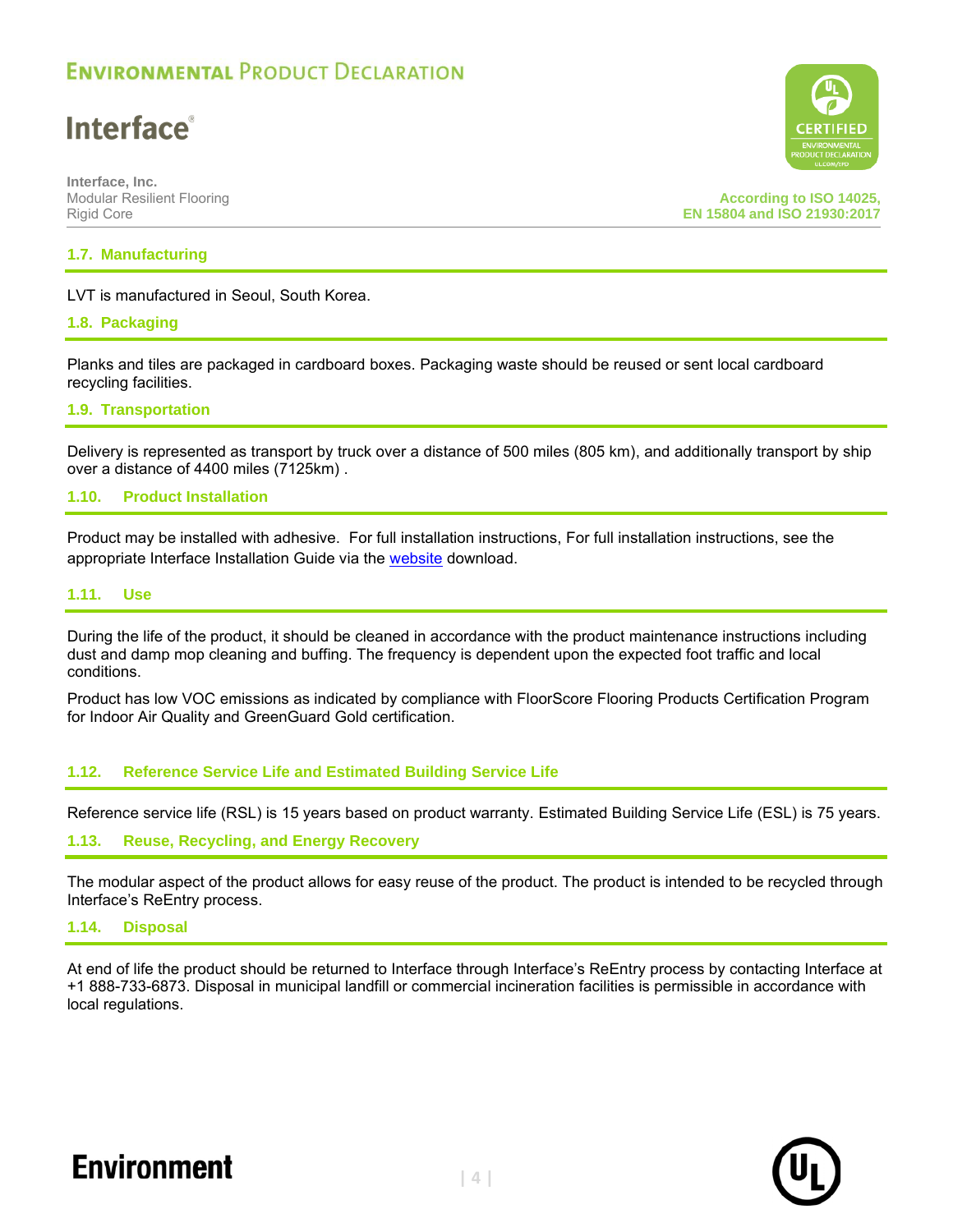## **Interface**®

**Interface, Inc.** Modular Resilient Flooring Rigid Core



### **2. Life Cycle Assessment Background Information**

### **2.1. Functional or Declared Unit**

The functional unit is one square meter of floorcovering.

| <b>Modular Resilient Flooring</b> | Value |                |
|-----------------------------------|-------|----------------|
| Declared unit                     |       | m <sup>2</sup> |
| Mass*                             | 7.5   | $kq/m^2$       |

*\*nominal value* 

### **2.2. System Boundary**

The LCA is "cradle-to-gate with options" for one square meter of flooring. While the warranted service life is 15 years, modules **B1**, **B3**, **B4**, and **B5** are not declared, so the maintenance (**B2**) is represented for one year. The system boundaries include:

- **A1** Raw material extraction and processing, and processing of recycled materials
- **A2** Transport to the factory
- **A3** Manufacturing including materials, packaging, energy, and waste disposal or recycling
- **A4** Transport to installation sites (Asia, US, and Europe)
- **A5** Installation including ancillary materials required for installation and trim-waste disposal
- **B2** Maintenance: Includes the energy for vacuuming, extraction cleaning, and the production and transport of cleaning agents. The treatment of the waste-water from extraction cleaning is included. This is for one year of use.
- **C2** Transport of waste to local disposal
- **C4** Disposal
- **D** Reuse, recovery and recycling potential

### **2.3. Estimates and Assumptions**

The datasets for materials upstream from manufacturing are a combination of information from the GaBi database and supplier provided datasets. Inventories for all materials are not available and when unavailable, conservative proxy datasets were chosen based on similarity of material.

### **2.4. Cut-off Criteria**

The cut-off criteria is less than 1% for energy use and less than 1% of total mass per unit process, the sum of which shall not exceed 5% of either energy or mass. If a flow met the cut-off criteria for exclusion, yet was thought to have significant environmental impact, then it was included.

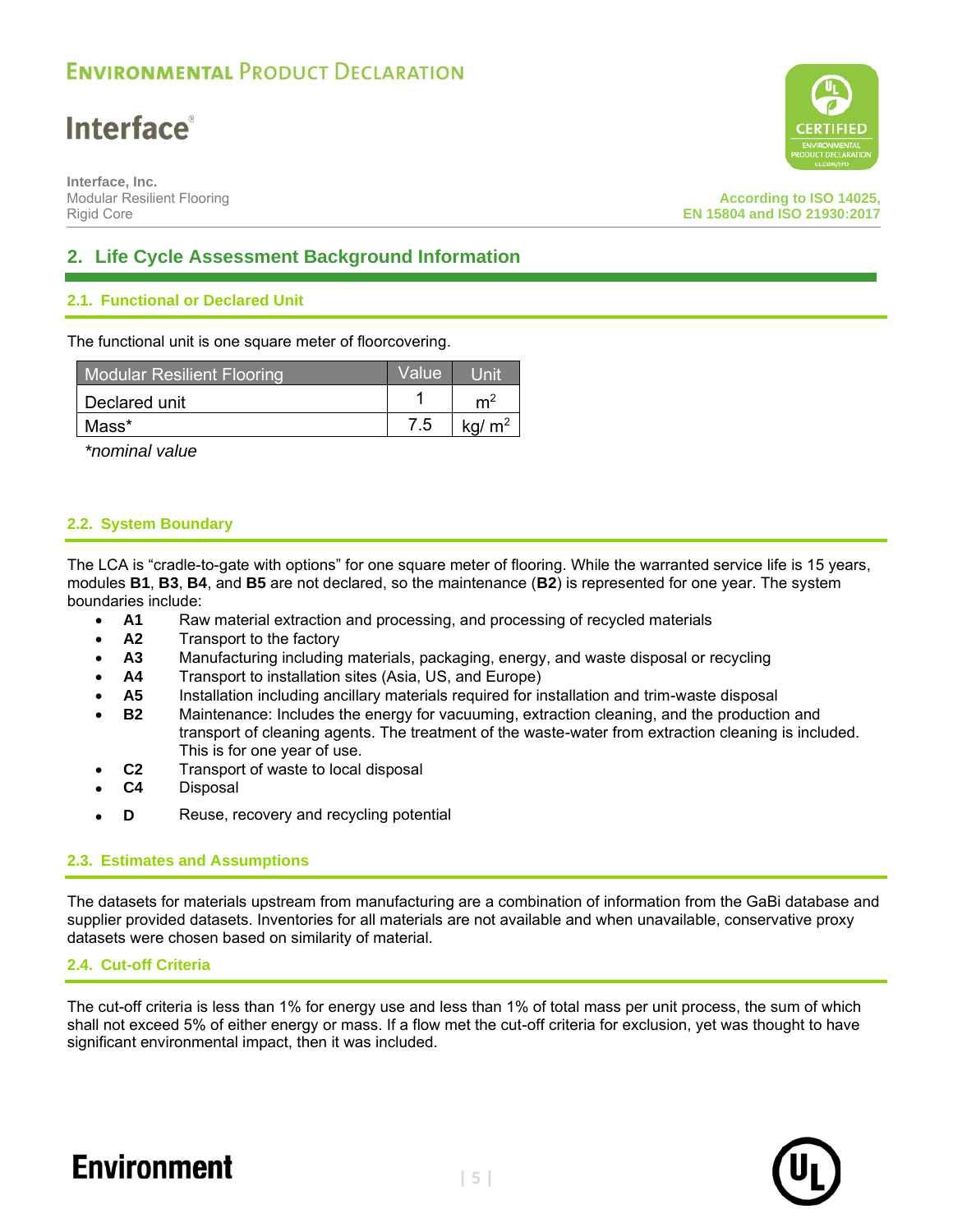## **Interface**®

**Interface, Inc.** Modular Resilient Flooring Rigid Core

**According to ISO 14025, EN 15804 and ISO 21930:2017**

### **2.5. Data Sources**

The datasets for materials upstream from manufacturing are a combination of information from the GaBi database version 10.5.0.78 and supplier provided datasets.

### **2.6. Data Quality**

The data quality ranges from good to very good. The temporal quality of the data is very good with both the manufacturing specific data and the GaBi background data being from 2020.

### **2.7. Period Under Review**

The data collection and the product described are an average product manufactured in 2020.

#### **2.8. Allocation**

Where relevant, the background data incorporates some allocation such as in the power mix. There are no co-products produced in the process, so the LCA model does not include allocation. No credits were taken for recycling of production waste.

### **3. Life Cycle Assessment Scenarios**

#### **Table 1. Transport to the building site (A4)**

| <b>Name</b>                                                | Value<br><b>Unit</b> |                |  |  |  |
|------------------------------------------------------------|----------------------|----------------|--|--|--|
| Fuel type                                                  | <b>Diesel</b>        |                |  |  |  |
| Liters of fuel                                             | 0.040                | I/100km        |  |  |  |
| Vehicle type                                               | <b>Truck 34-40</b>   | tons           |  |  |  |
| Transport distance (truck)                                 | 805                  | km             |  |  |  |
| Transport distance (ship)                                  | 7125                 | km             |  |  |  |
| Capacity utilization (including empty runs, mass<br>based) | 85                   | $\frac{0}{0}$  |  |  |  |
| Weight of products transported*                            | 3.2                  | kg             |  |  |  |
| Volume of products transported*                            | 0.001                | m <sup>3</sup> |  |  |  |
| Capacity utilization volume factor                         | 1                    |                |  |  |  |

\*nominal values



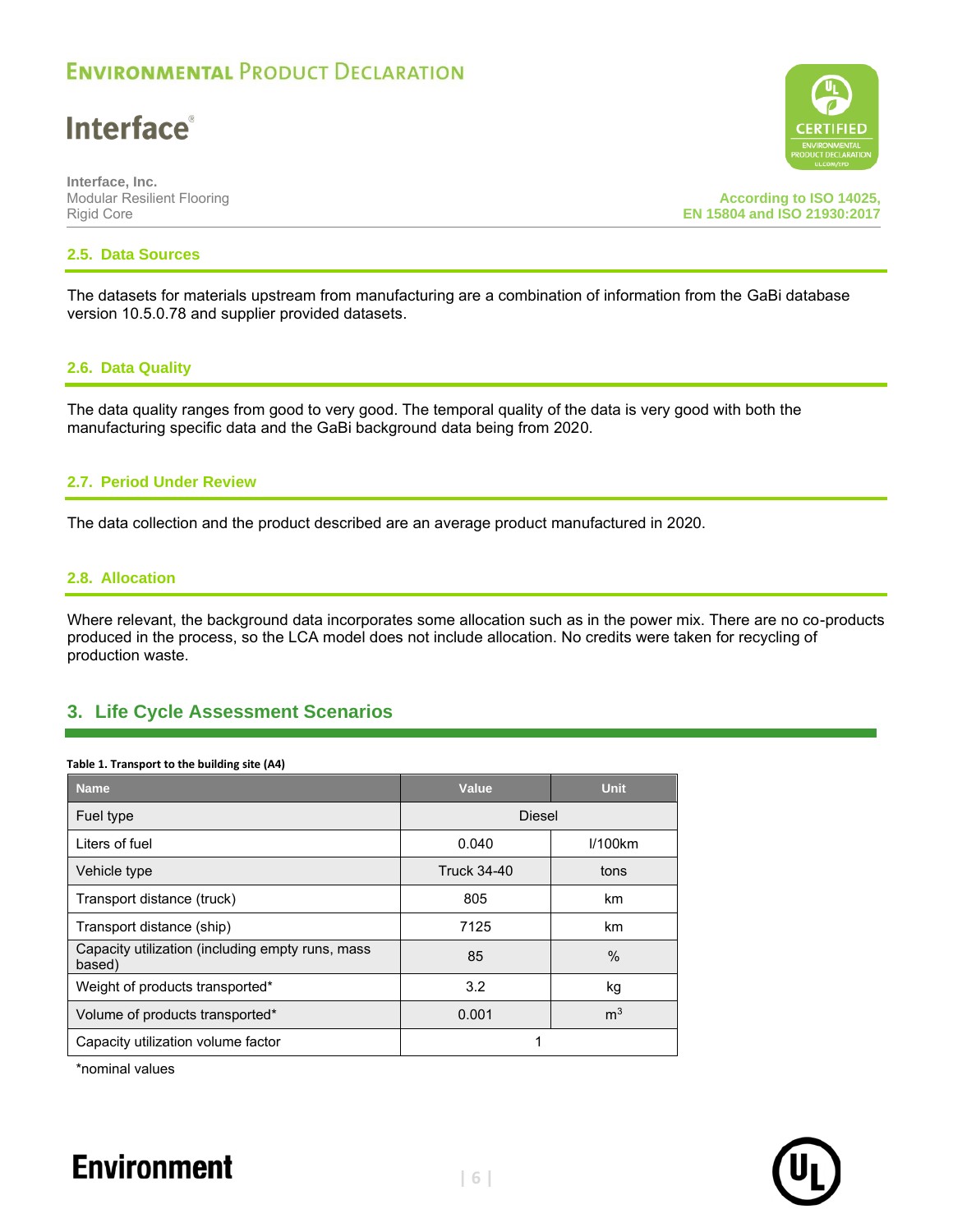## **Interface**®

**Interface, Inc.** Modular Resilient Flooring Rigid Core

**CERTIFIED** 

### **According to ISO 14025, EN 15804 and ISO 21930:2017**

#### **Table 2. Installation into the building (A5)**

| <b>Name</b>                                                                                                                           | Value | <b>Unit</b>            |
|---------------------------------------------------------------------------------------------------------------------------------------|-------|------------------------|
| Ancillary materials                                                                                                                   | 0.107 | kg                     |
| Net freshwater consumption specified by water source and fate (amount evaporated, amount<br>disposed to sewer)                        |       | m <sup>3</sup>         |
| Other resources                                                                                                                       |       | kg                     |
| Electricity consumption                                                                                                               |       | kWh                    |
| Other energy carriers                                                                                                                 |       | MJ                     |
| Product loss per functional unit                                                                                                      | 0.07  | kg                     |
| Waste materials at the construction site before waste processing, generated by product<br>installation                                | 0.56  | kg                     |
| Output materials resulting from on-site waste processing (specified by route; e.g. for<br>recycling, energy recovery and/or disposal) |       | kg                     |
| Biogenic carbon contained in packaging                                                                                                | 0.1   | kg CO <sub>2</sub>     |
| Direct emissions to ambient air, soil and water                                                                                       |       | kg                     |
| VOC content                                                                                                                           |       | $\mu$ g/m <sup>3</sup> |

### **Table 3. Reference Service Life**

| <b>NAME</b> | <b>VALUE</b> | <b>UNIT</b> |
|-------------|--------------|-------------|
| <b>RSL</b>  | 15           | years       |

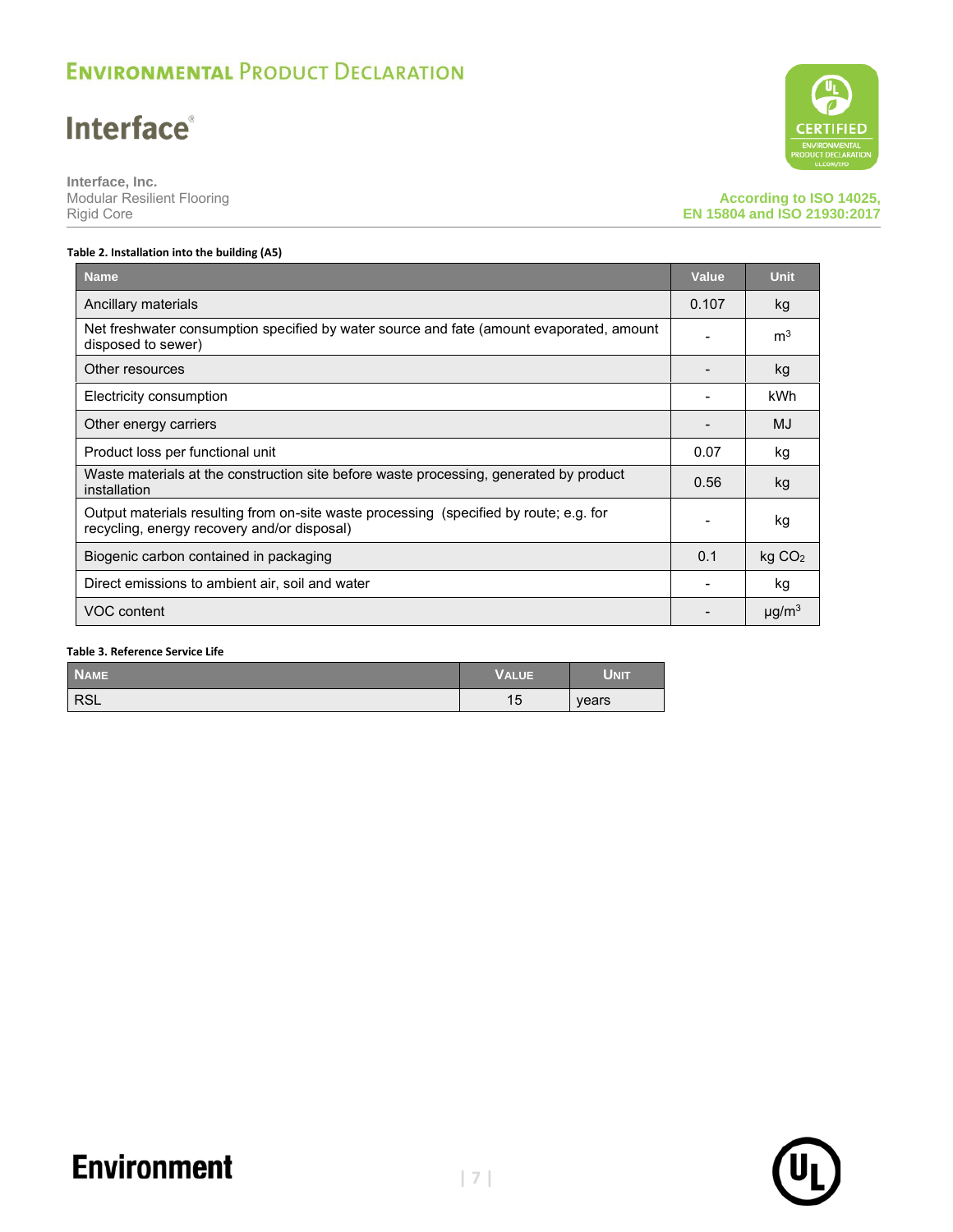## **Interface®**

**Interface, Inc.** Modular Resilient Flooring Rigid Core



#### **According to ISO 14025, EN 15804 and ISO 21930:2017**

#### **Table 4. Maintenance (B2)**

| <b>NAME</b>                                                                                                               | <b>VALUE</b> | <b>UNIT</b>    |  |  |  |  |  |
|---------------------------------------------------------------------------------------------------------------------------|--------------|----------------|--|--|--|--|--|
| Maintenance values taken in reference to Interface's LVT Maintenance manual,<br>available online as a technical document. |              |                |  |  |  |  |  |
| Maintenance cycle per RSL                                                                                                 | 15           | cycle(s)/ RSL  |  |  |  |  |  |
| Maintenance cycle per ESL                                                                                                 | 75           | cycle(s)/ ESL  |  |  |  |  |  |
| Maintenance cycle                                                                                                         | 1            | cycle(s)/ year |  |  |  |  |  |
| Dust mop (dry) cleaning                                                                                                   | 365          | cycle(s)/ year |  |  |  |  |  |
| Dust mop (dry) cleaning per RSL                                                                                           | 5460         | cycle(s)/ RSL  |  |  |  |  |  |
| Damp mop with cleaner                                                                                                     | 52           | cycle(s)/ year |  |  |  |  |  |
| Damp mop with cleaner per RSL                                                                                             | 780          | cycle(s)/ RSL  |  |  |  |  |  |
| <b>Buffing</b>                                                                                                            | 12           | cycle(s)/ year |  |  |  |  |  |
| <b>Buffing per RSL</b>                                                                                                    | 180          | cycle(s)/ RSL  |  |  |  |  |  |
| Net freshwater consumption                                                                                                | 5.8          | kg/year        |  |  |  |  |  |
| Net freshwater consumption                                                                                                | .0058        | $m^3$ /year    |  |  |  |  |  |
| Net freshwater consumption per RSL                                                                                        | 0.87         | $m^3$ / RSL    |  |  |  |  |  |
| Ancillary materials (cleaning agent)                                                                                      | .119         | kg/year        |  |  |  |  |  |
| Ancillary materials (cleaning agent) per RSL                                                                              | 1.79         | kg/ RSL        |  |  |  |  |  |
| Energy: Electricity consumption                                                                                           | .565         | MJ/year        |  |  |  |  |  |
| Energy: Electricity consumption                                                                                           | 9.42         | kW/year        |  |  |  |  |  |
| Energy: Electricity consumption per RSL                                                                                   | 141          | kW/RSL         |  |  |  |  |  |
| Waste materials from maintenance                                                                                          |              | kg             |  |  |  |  |  |
| Direct emissions to ambient air, soil and water (waste water)                                                             |              | kg/year        |  |  |  |  |  |

Maintenance cycle for B2 stage is measured for 1 year per the functional unit.

#### **Table 5. End of life (C1-C4)**

| <b>NAME</b>           | <b>VALUE</b> | Unit |
|-----------------------|--------------|------|
| Transport to disposal | 32.2         | km   |
| Landfilling           | 6.88         | kg   |

#### **Table 6. Reuse, recovery, recycling potential (D)**

| <b>NAME</b>                                           | <b>VALUE</b> | Unit |
|-------------------------------------------------------|--------------|------|
| Avoided energy burden (thermal energy to natural gas) | $-.17$       | MJ   |
| Kg diverted from landfill                             |              | kg   |

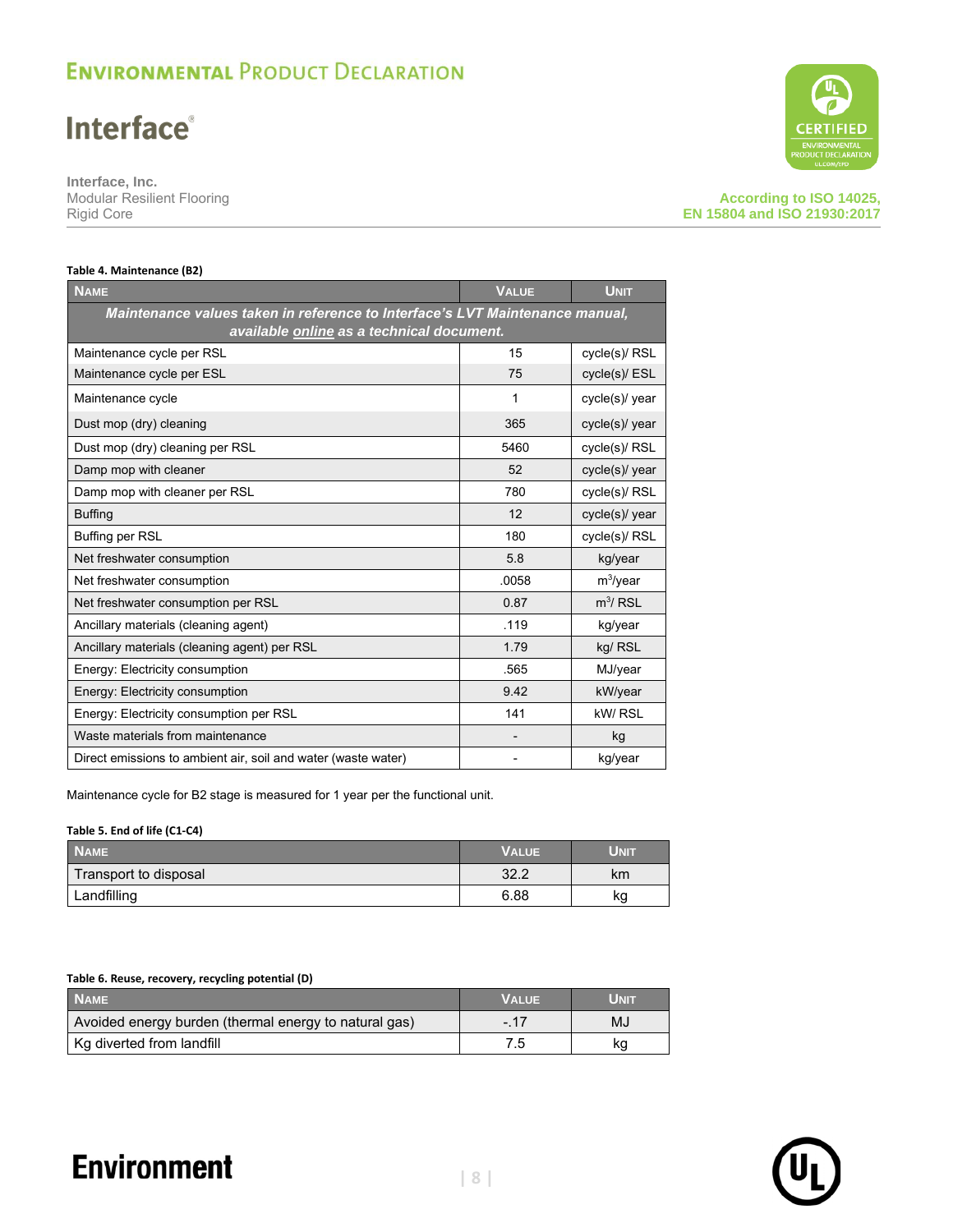**Interface®** 

**Interface, Inc.** Modular Resilient Flooring Rigid Core



**According to ISO 14025, EN 15804 and ISO 21930:2017**

### **4. Life Cycle Assessment Results**

**Table 7. Description of the system boundary modules (X=declared; MND=module not declared)**

|                 | <b>PRODUCT STAGE</b>             |                |                | <b>CONSTRUCT-</b><br><b>STAGE</b> | <b>ION PROCESS</b> |            | <b>USE STAGE</b> |            |             |               |                                                                       |                                                                         | <b>END OF LIFE STAGE</b> |                | <b>BENEFITS AND</b><br><b>LOADS</b><br><b>BEYOND THE</b><br><b>SYSTEM</b><br><b>BOUNDARY</b> |                |                                               |
|-----------------|----------------------------------|----------------|----------------|-----------------------------------|--------------------|------------|------------------|------------|-------------|---------------|-----------------------------------------------------------------------|-------------------------------------------------------------------------|--------------------------|----------------|----------------------------------------------------------------------------------------------|----------------|-----------------------------------------------|
|                 | A <sub>1</sub>                   | A <sub>2</sub> | A <sub>3</sub> | A <sub>4</sub>                    | A5                 | <b>B1</b>  | <b>B2</b>        | <b>B3</b>  | <b>B4</b>   | <b>B5</b>     | <b>B6</b>                                                             | <b>B7</b>                                                               | C <sub>1</sub>           | C <sub>2</sub> | C <sub>3</sub>                                                                               | C <sub>4</sub> | D                                             |
|                 | material<br><b>Alddns</b><br>Raw | Transport      | Manufacturing  | Transport from<br>gate to site    | Assembly/Install   | Use        | Maintenance      | Repair     | Replacement | Refurbishment | <b>Building Operational</b><br>During<br>Product Use<br>Use<br>Energy | <b>Building Operational</b><br>During<br>Use<br>Product<br>Use<br>Water | Deconstruction           | Transport      | processing<br>Waste                                                                          | <b>Disposa</b> | Recovery,<br>Recycling<br>Potential<br>Reuse, |
| <b>EPD Type</b> |                                  | $\times$       |                | X                                 | X                  | <b>MND</b> | X                | <b>MND</b> |             | MND MND       | <b>MND</b>                                                            | <b>MND</b>                                                              | <b>MND</b>               | X              | <b>MND</b>                                                                                   | X              | X                                             |

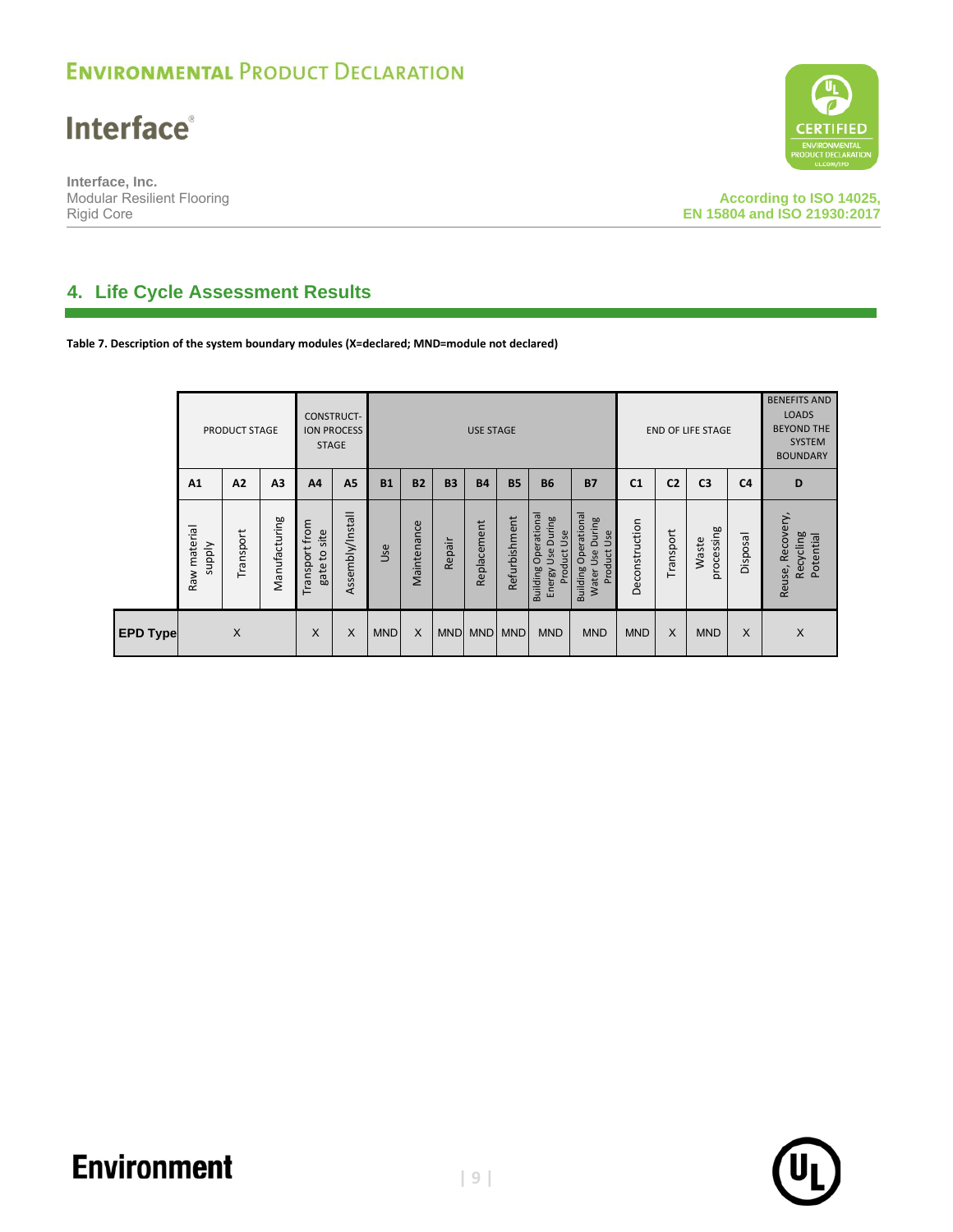**Interface®** 

**Interface, Inc.** Modular Resilient Flooring Rigid Core



### **4.1. Life Cycle Impact Assessment Results**

### **Table 8. North American Impact Assessment Results**

| <b>TRACI v2.1</b>               | $A1 - A3$    | A <sub>4</sub> | A <sub>5</sub> | <b>B2</b>  | C <sub>2</sub> | C <sub>4</sub> | D             |
|---------------------------------|--------------|----------------|----------------|------------|----------------|----------------|---------------|
| GWP [kg CO2 eq]                 | $1.21E + 01$ | $1.09E + 00$   | 5.29E-02       | 5.47E-01   | $1.19E - 02$   | $5.03E-01$     | $-7.72E-02$   |
| ODP [kg CFC-11 eq]              | 2.80E-06     | $1.92E - 16$   | 8.67E-10       | 1.82E-08   | $2.04E - 18$   | $1.73E - 15$   | -7.89E-18     |
| $AP$ [kg $SO2$ eq]              | 3.08E-02     | 2.75E-02       | 1.70E-04       | 1.79E-03   | 5.97E-05       | 1.37E-03       | -4.36E-05     |
| $EP$ [kg N eq]                  | 4.55E-03     | $1.01E-03$     | 5.05E-05       | $9.26E-05$ | 5.58E-06       | $6.52E-04$     | $-2.59E - 06$ |
| $SFP$ [kg $O_3$ eq]             | 4.76E-01     | 5.31E-01       | 2.37E-03       | $2.24E-02$ | 1.38E-03       | $2.32E-02$     | $-1.32E-03$   |
| ADP <sub>fossil</sub> [MJ, LHV] | $3.52E + 01$ | 1.98E+00       | 1.10E-01       | 1.60E+00   | $2.24E-02$     | $1.01E + 00$   | $-1.99E - 01$ |

|     | GWP 100 = qlobal warming potential; ODP = ozone depletion potential; $AP =$ acidification potential; $EP =$ eutrophication |
|-----|----------------------------------------------------------------------------------------------------------------------------|
| Kev | potential; SFP = smog formation potential; ADP fossil = abiotic resource depletion potential of non-renewable (fossil)     |
|     | energy resources                                                                                                           |
|     |                                                                                                                            |

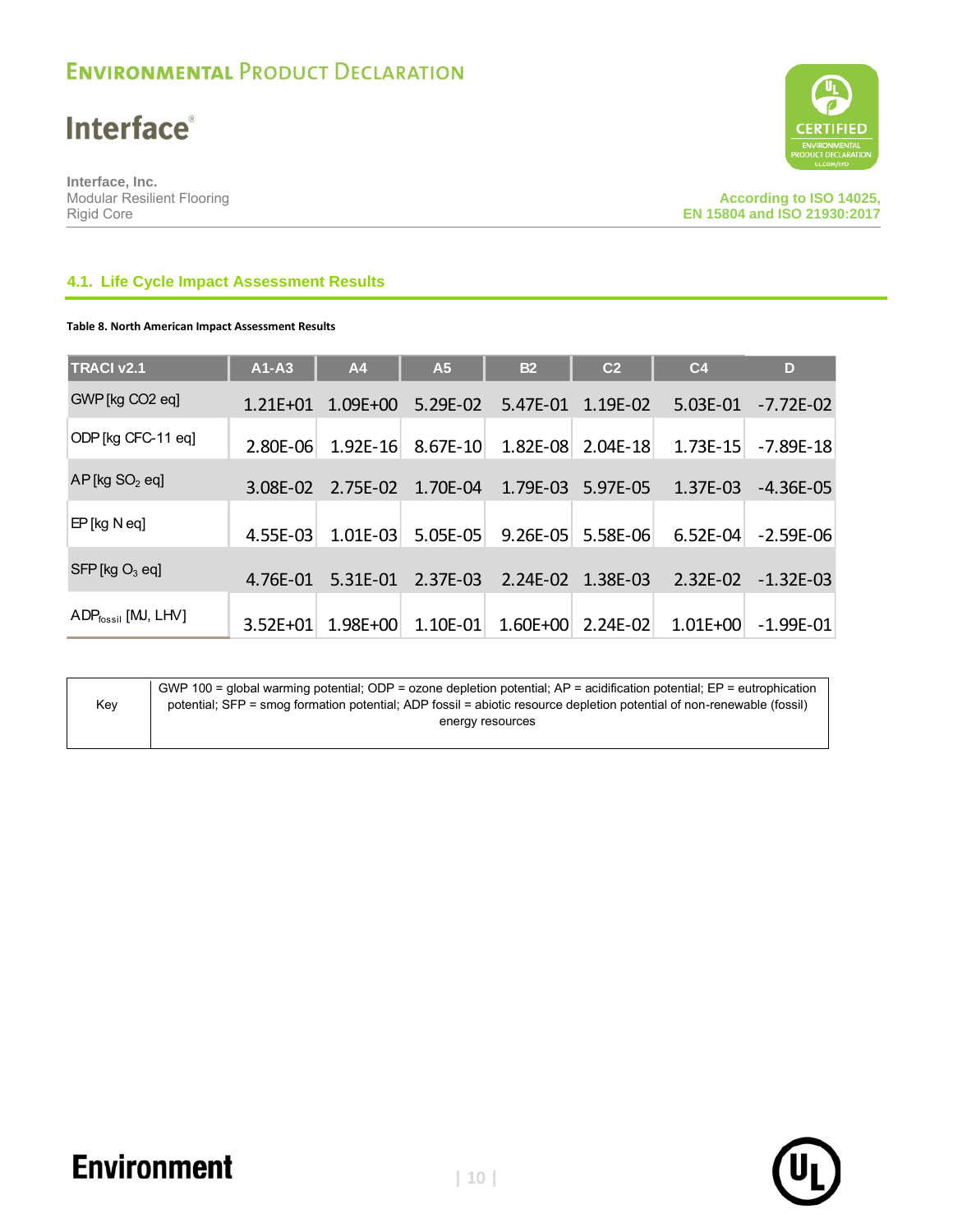## **Interface**®

**Interface, Inc.** Modular Resilient Flooring Rigid Core



#### **Table 9. EU Impact Assessment Results**

| <b>CML v4.2</b>                            | $A1 - A3$    | A4           | A <sub>5</sub> | <b>B2</b>    | C <sub>2</sub>     | C <sub>4</sub> | D             |
|--------------------------------------------|--------------|--------------|----------------|--------------|--------------------|----------------|---------------|
| GWP 100 [kg CO2 eq]                        | $1.22E + 01$ | $1.10E + 00$ | 5.37E-02       | 5.50E-01     | 1.20E-02           | 5.10E-01       | $-7.76E-02$   |
| ODP [kg R11 eq]                            | 2.09E-06     | $1.92E - 16$ | $6.62E-10$     | 1.67E-08     | $2.04E-18$         | 1.73E-15       | $-7.89E - 18$ |
| $AP$ [kg $SO2$ eq]                         | 2.83E-02     | 2.55E-02     | 1.68E-04       | 1.83E-03     | 4.33E-05           | 1.32E-03       | $-3.41E-05$   |
| $EP$ [kg PO <sub>4</sub> <sup>-3</sup> eq] | 4.71E-03     | 2.90E-03     | $1.11E-04$     | 1.42E-04     | 1.27E-05           | $1.43E-03$     | $-7.37E-06$   |
| POCP [kg ethene eq]                        | 3.78E-03     | 7.84E-04     | 1.67E-05       |              | 1.72E-04 -1.88E-05 | 1.19E-04       | $-5.75E-06$   |
| $ADP_{element}$ [kg Sb-eq]                 | 5.86E-05     | 5.60E-08     | 8.11E-09       | 5.08E-07     | 3.78E-09           | 9.78E-08       | $-4.16E-09$   |
| $ADP_{fossil}$ [MJ, LHV]                   | $2.76E + 02$ | $1.38E + 01$ | 8.38E-01       | $1.21E + 01$ | 1.68E-01           | $7.61E + 00$   | $-1.33E + 00$ |

Key

GWP 100 = global warming potential; ODP = depletion potential of the stratospheric ozone layer; AP = acidification potential of soil and water; EP = eutrophication potential; POCP = photochemical oxidant creation potential; ADP elements = abiotic depletion potential for non-fossil resources; ADP - fossil = abiotic resource depletion potential for fossil resources

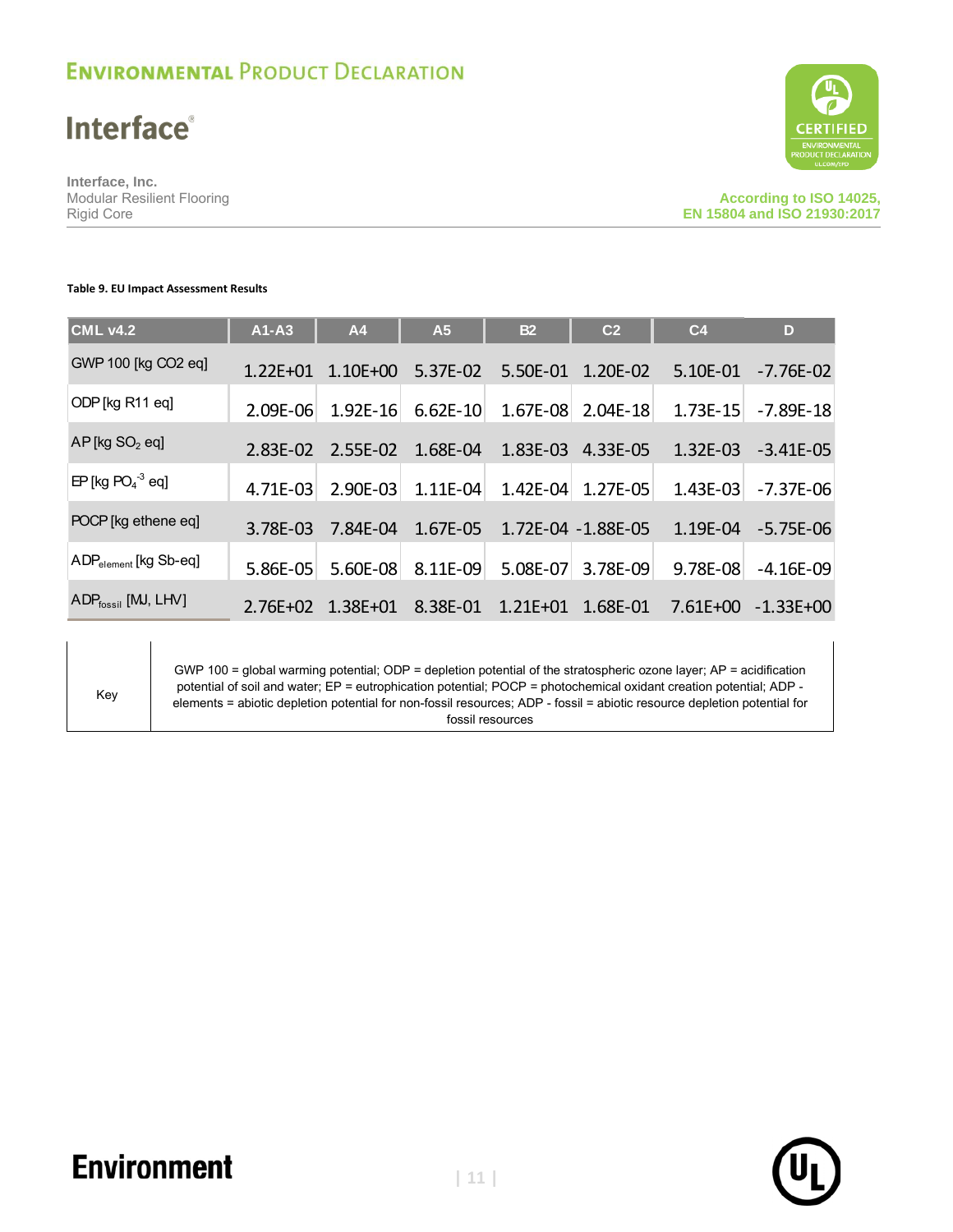**Interface**®

**Interface, Inc.** Modular Resilient Flooring Rigid Core



### **4.2. Life Cycle Inventory Results**

**Table 10. Resource Use**

| Parameter                    | $A1-A3$      | A4           | A <sub>5</sub> | <b>B2</b>    | C <sub>2</sub> | C <sub>4</sub> | D            |
|------------------------------|--------------|--------------|----------------|--------------|----------------|----------------|--------------|
| RPRE [MJ, LHV]               | 1.33E+01     |              |                | 4.19E-02     |                |                | $0.00E + 00$ |
| RPRM [MJ, LHV]               | 2.45E+01     |              |                | 1.24E-01     |                |                | $0.00E + 00$ |
| NRPRE [MJ, LHV]              | $3.05E + 01$ |              |                | 2.24E-01     |                |                |              |
| NRPRM [MJ, LHV]              | $2.58E + 02$ |              |                | $1.25E + 01$ |                |                |              |
| SM [kg]                      | 1.83E-01     | $0.00E + 00$ | $0.00E + 00$   | $0.00E + 00$ | $0.00E + 00$   | $0.00E + 00$   | $0.00E + 00$ |
| RSF [MJ, LHV]                |              |              |                |              |                |                |              |
| NRSF [MJ, LHV]               |              |              |                |              |                |                |              |
| RE [MJ, LHV]                 |              |              |                |              |                |                |              |
| FW $\left[\text{m}^3\right]$ | 1.67E-01     | 3.30E-04     | 2.59E-04       | 7.12E-03     | 2.95E-05       | 7.23E-05       | $-5.64E-06$  |



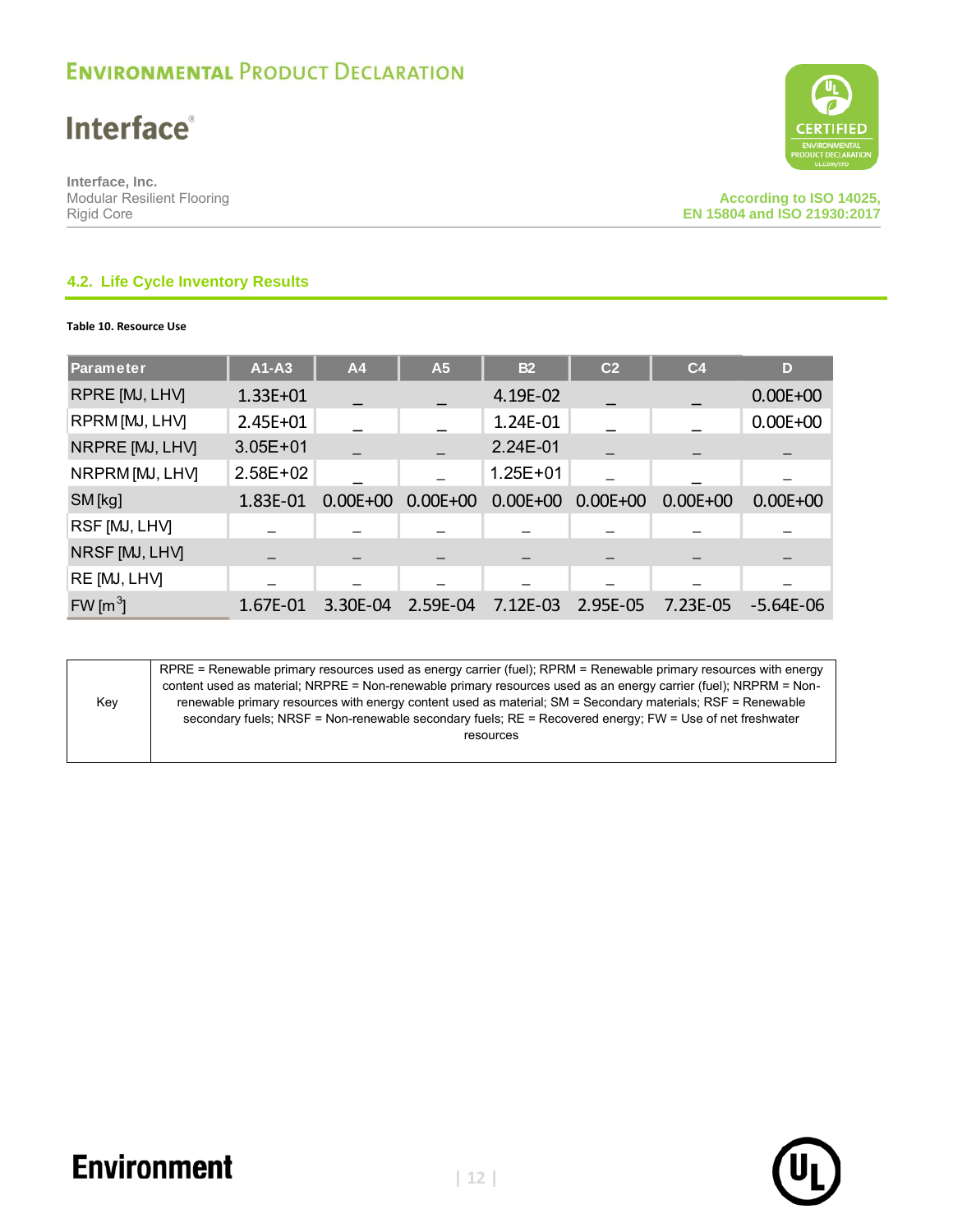## **Interface**®

**Interface, Inc.** Modular Resilient Flooring Rigid Core



#### **Table 11. Output Flows and Waste Categories**

| Parameter    | $A1 - A3$  | <b>A4</b>  | A <sub>5</sub> | <b>B2</b>  | C <sub>2</sub> | C <sub>4</sub> | D           |
|--------------|------------|------------|----------------|------------|----------------|----------------|-------------|
| HWD [kg]     | 1.89E-05   | $2.97E-10$ | $1.05E-10$     | $2.11E-11$ | $1.42E-11$     | 1.41E-09       | $-2.50E-10$ |
| NHWD [kg]    | $1.86E-01$ | $1.63E-03$ | 5.54E-01       | 2.09E-03   | $1.53E-05$     | 7.47E+00       | $-3.22E-04$ |
| HLRW [kg]    |            |            |                |            |                |                |             |
| ILLRW [kg]   |            |            |                |            |                |                |             |
| CRU [kg]     |            |            |                |            |                |                |             |
| MR [kg]      |            |            |                |            |                |                |             |
| MER [kg]     |            |            |                |            |                |                |             |
| EE [MJ, LHV] |            |            |                |            |                |                |             |

Key HWD = hazardous waste disposed; NHWD = non-hazardous waste disposed; HLRW = high-level radioactive waste, conditioned, to final repository; ILLRW = intermediate and low-level radioactive waste, conditioned to final repository; CRU = components for reuse; MR = materials for recycling; MER = materials for energy recovery; EE = Recovered energy exported from the product system

### **5. LCA Interpretation**

The life cycle impacts of modular carpets are driven by the Product Stage and the impacts from this stage are driven by raw materials.

### **6. Additional Environmental Information**

### **6.1 Extraordinary Effects**

#### **Fire**

| <b>NAME</b>                    | <b>VALUE</b> |
|--------------------------------|--------------|
| EN13501-1 Reaction to fire     | Bfl-s1       |
| <b>ASTM E648 Radiant Panel</b> | Class 1      |
| ASTM E662 Smoke Density        | < 450        |



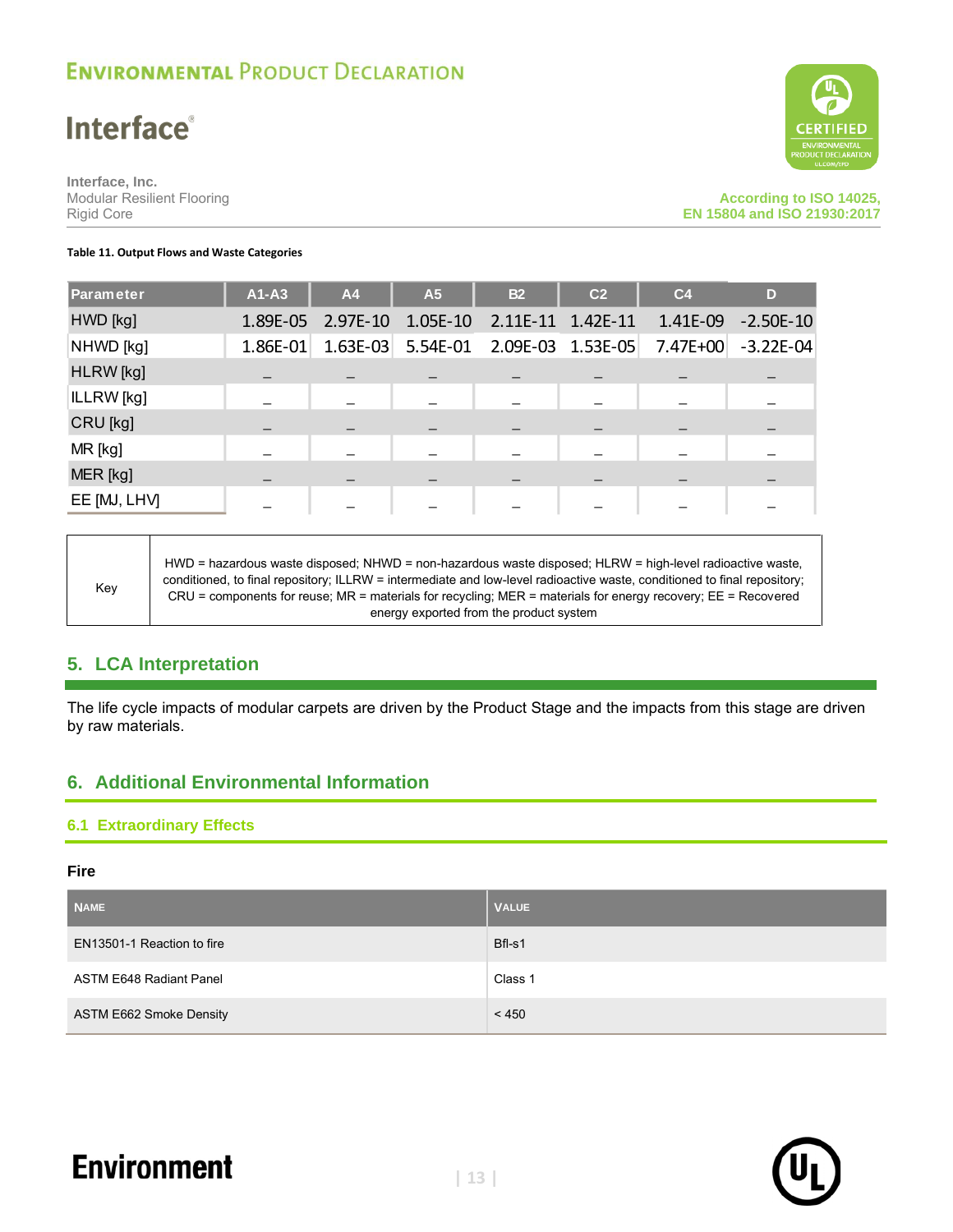**Interface**®

**Interface, Inc.** Modular Resilient Flooring Rigid Core

**According to ISO 14025, EN 15804 and ISO 21930:2017**

### **Water**

This product is impervious to water, protecting the subfloor from leaks and spills. Exposure to flooding for long periods may result in damage to the product.

### **Mechanical Destruction**

The product is intended for commercial applications with heavy wear. Performance requires proper installation according to Interface installation guidelines.

### **7. References**

### **ASTM**

ASTM E-648. Standard Test Method for Critical Radiant Flux of Floor-Covering Systems Using a Radiant Heat Energy Source.<https://www.astm.org/Standards/E648.htm> ASTM E-662. Standard Test Method for Specific Optical Density of Smoke Generated by Solid Materials. <https://www.astm.org/Standards/E662.htm>

### **EN 15804**

EN 15804:2012-04+A1 2013: Sustainability of construction works — Environmental Product Declarations — Core rules for the product category of construction products

#### **GaBi 10**

GaBi 10:2021: Software-System and Databases for Life Cycle Engineering Copyright, TM. Stuttgart, Echterdingen

#### **ISO 14025**

ISO 14025:2006 : Environmental labels and declarations — Type III environmental declarations —Principles and procedures.

#### **ISO 14040**

ISO 14040:2006 : Environmental management — Life cycle assessment —Principles and framework. Amd 1:2020.

#### **ISO 14044**

ISO 14044:2006 : Environmental management — Life cycle assessment —Requirements and guidelines. Amd 1:2017 / Amd 2:2020

#### **ISO 21930**

ISO 21930 :2017 : Sustainability in buildings and civil engineering works -- Core rules for environmental product declarations of construction products and services

#### **UL Environment**

UL Environment General Program Instructions March 2020. version 2.5

### **UL 10010. PCR Part A**

PCR -Part A: Life Cycle Assessment Calculation Rules and Report Requirements. Version 3.2. UL Environment. <https://industries.ul.com/environment>